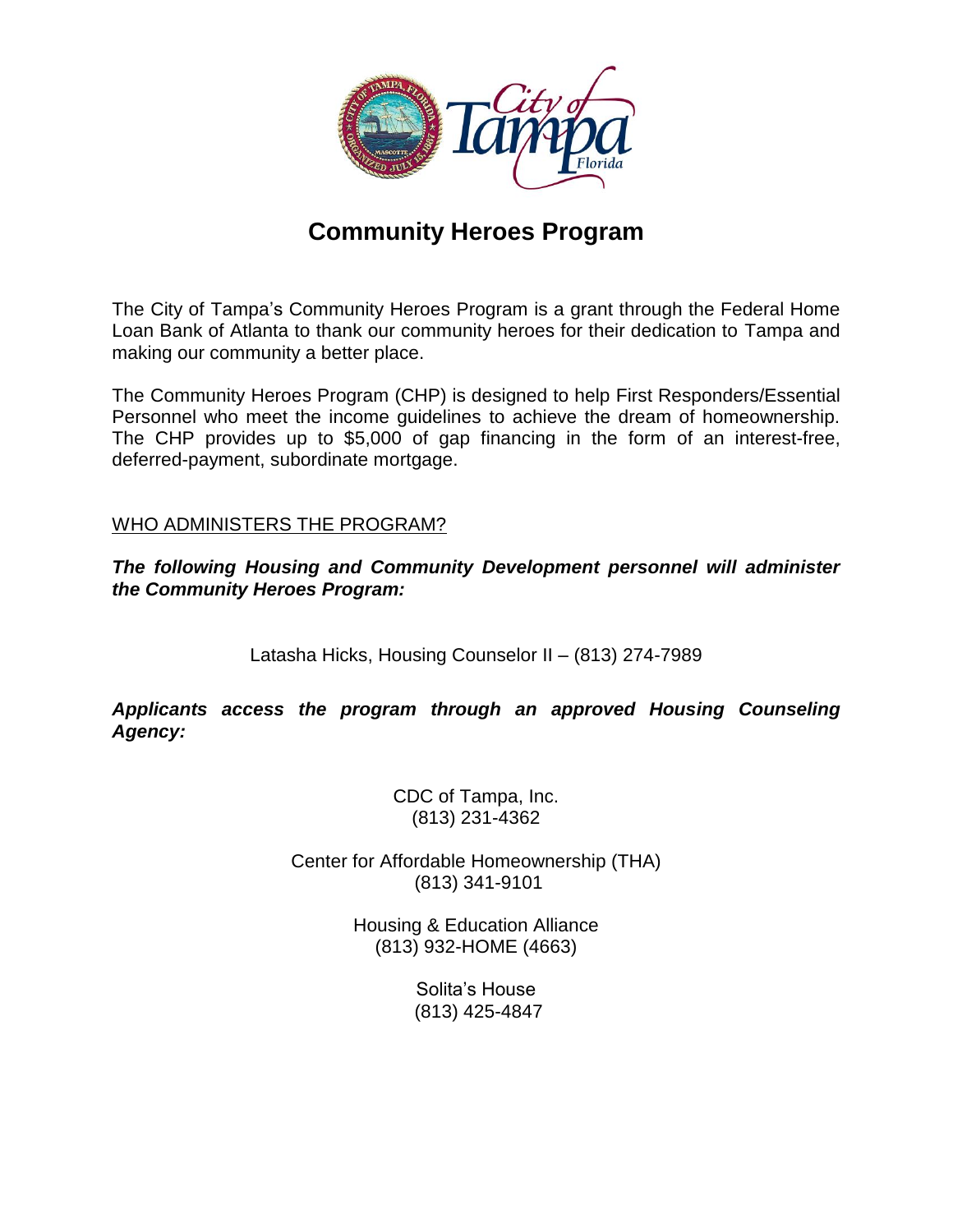# **COMMUNITY HEROES PROGRAM ELIGIBILITY**

### Dwelling Unit Eligibility

- Dwelling unit located within the Tampa city limits.
- Single family (1-4 units, including new construction, town homes and condominiums).
- Purchase price cannot exceed HUD's 203(b) limit (max purchase price of \$226,926.00).
- If built prior to 1978, Lead-Based Paint disclosures must be completed.
- Must pass Housing Quality Standards (HQS) as evidenced by a City inspection and full independent Home Inspection.

#### Applicant Eligibility

- Must be a First Responder as defined by the City of Tampa (see Attached).
- Must meet the income guidelines no more than 120% AMI (see below);
- Must have a mid-credit score of at least 600.
- Must contribute at least \$2,000.00 toward the purchase of the home.
- Must complete Home Buyer Education with an approved housing counseling agency.
- Must obtain financing through an approved lender.
- Must agree to maintain the property purchased as his/her primary residence for at least five (5) years from date of closing.

Any potential homeowner meeting the eligibility criteria defined above shall be eligible to apply for assistance through this program. Applications will be approved on a first-come, first-eligible basis.

| <b>FEDERAL HUD AND STATE INCOME LIMITS 2019</b> |          |        |           |               |             |                     |           |                        |           |        |            |                     |           |        |           |         |
|-------------------------------------------------|----------|--------|-----------|---------------|-------------|---------------------|-----------|------------------------|-----------|--------|------------|---------------------|-----------|--------|-----------|---------|
|                                                 | 1 Person |        | 2 Persons |               | 3 Persons I |                     | 4 Persons |                        | 5 Persons |        | 6 Persons  |                     | 7 Persons |        | 8 Persons |         |
| <b>120% AMI</b>                                 |          | 56,280 |           | $$64,320$ $$$ |             | 72,360   \$         |           | $80,280$ $\frac{8}{3}$ |           | 86,760 | $\sqrt{3}$ | $93,240$ \$         |           | 99,600 | -S        | 106,080 |
| <b>80% AMI</b>                                  | \$       | 37,450 | \$        | $42,800$   \$ |             | $48,150$ $\sqrt{5}$ |           | $53,500$   \$          |           | 57,800 | $\sqrt{5}$ | $62,100$ $\sqrt{$}$ |           | 66,350 |           | 70,650  |

# **INCOME LIMITS USED IN DETERMINING ELIGIBILITY**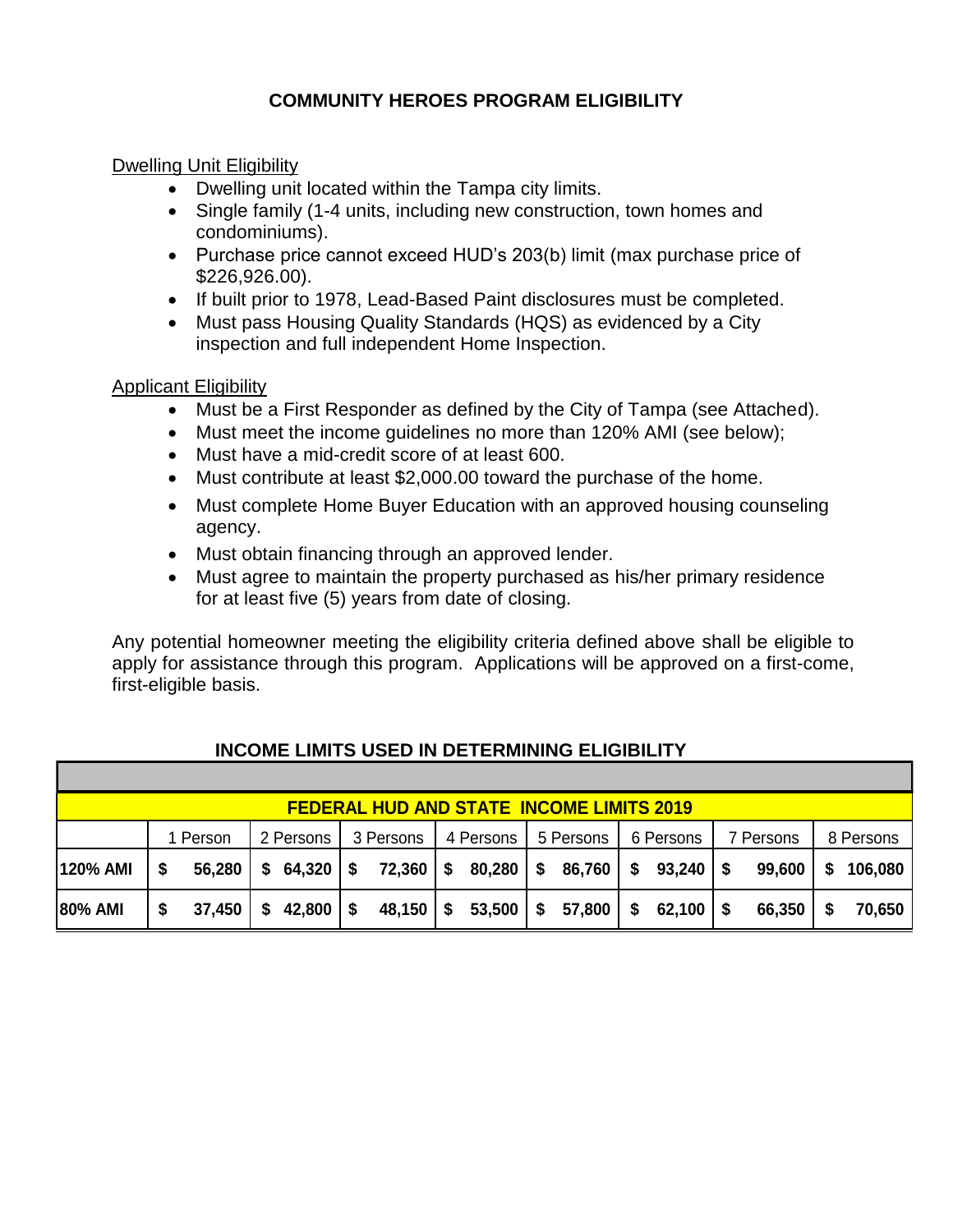#### Maximum DPA Deferred Loan/Grant

The Community Heroes Program loan/grant available through this program is in addition to the City's Mortgage Assistance Program as a 3:1 match. MAP provides a maximum loan of \$15,000, which makes the Community Heroes grant maximum \$5,000.

#### Grant/ Loan Terms

All Deferred Loans shall be secured by a Mortgage and Promissory Note. The Deferred Loan will be secured against the property and is due and payable when the first mortgage is paid off. In the event the homeowner sells, transfers the property or ceases to occupy the house as primary residence, the loan will become due and payable.

For more information, contact the Housing and Community Development Division, City of Tampa. The office is located at 4900 West Lemon Street, Tampa, FL 33609. The office hours are 8:00 a.m. thru 4:30 p.m., Monday thru Friday. The phone number is 813-274-7954.

To apply for the program, contact one of the approved Housing Counseling Agencies.

# **CDC of Tampa, Inc. 1907 E. Hillsborough Ave., Ste. 100 Tampa, FL 33610 (813) 231-4362**

# **Center for Affordable Homeownership (THA) 5301 W. Cypress St. Tampa, FL 33607 (813) 341-9101**

**Housing & Education Alliance 9215 N. Florida Ave., Ste. 101 Tampa, FL 33612 (813) 932-HOME (4663)**

> **Solita's House 3101 E. 7th Ave. Tampa, FL 33605 (813) 425-4847**